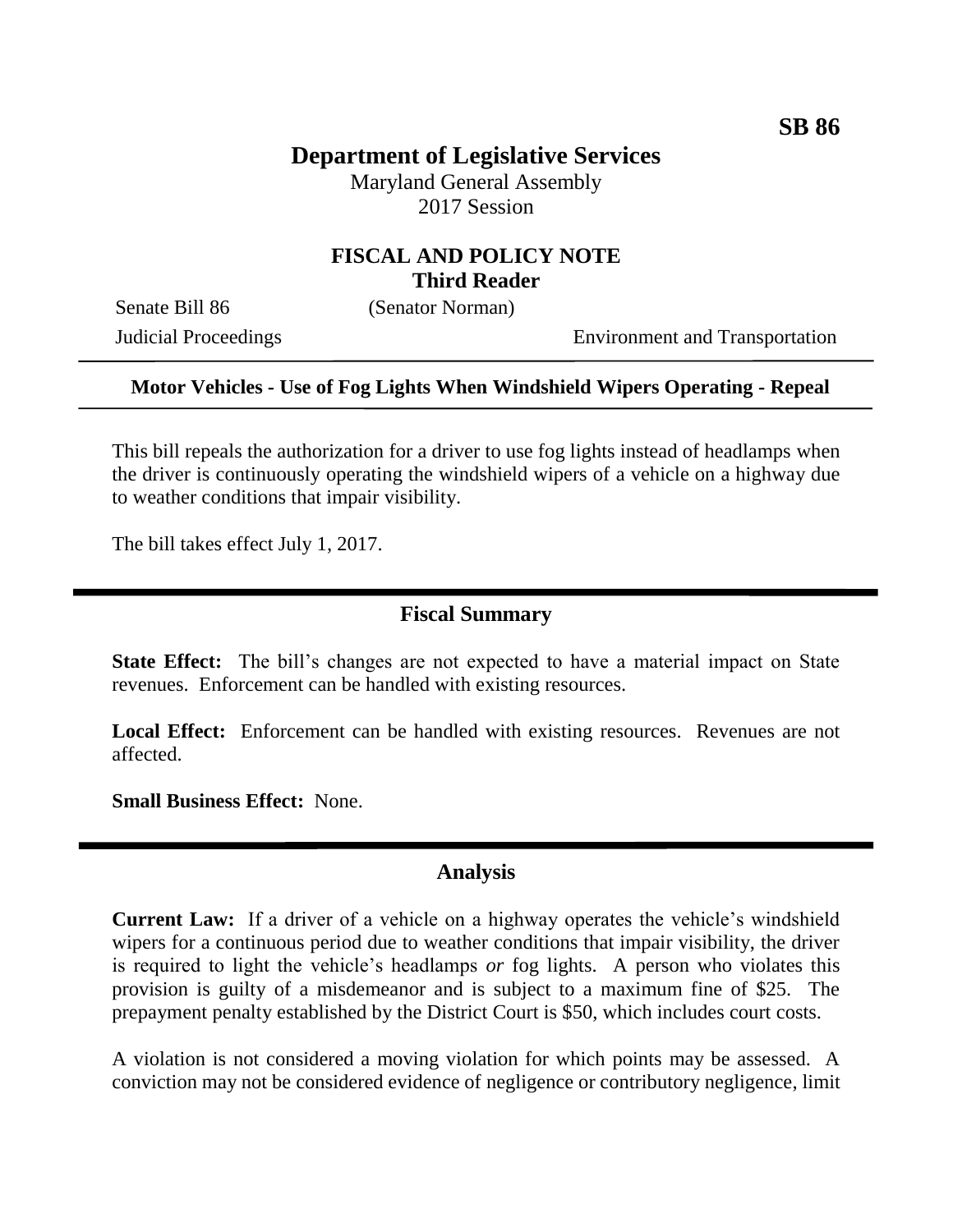the liability of a party or insurer, or diminish recovery for damages arising out of the ownership, maintenance, or operation of a motor vehicle. Reference to violating the requirement to turn on headlamps or fog lights may not be made by a party, witness, or counsel in a court action. However, this provision may not be construed to prohibit the right of a person to initiate a civil action for damages against a dealer, manufacturer, distributor, factory branch, or other appropriate entity that relates to a defectively installed or operating headlamp or fog light.

A police officer may only enforce this requirement as a secondary action when the officer detains a driver of a motor vehicle for a suspected violation of another provision of State law.

The Maryland Vehicle Law requires every vehicle on a highway, at any time when, due to insufficient light or unfavorable atmospheric conditions, persons and vehicles 1,000 feet ahead are not clearly discernible, to display the vehicle's lighted lamps and/or illuminating devices, as specified. A violation is a misdemeanor, subject to primary enforcement, with a maximum fine of \$500. The prepayment penalty for this offense is \$60.

Generally, a violation of any provision of the Maryland Vehicle Law is considered a misdemeanor with a maximum fine of \$500 unless the violation is declared to be a felony, a different criminal penalty is established, or the violation is punishable by a civil penalty.

**Background:** District Court records indicate that, in fiscal 2016, a total of 349 citations were filed for failing to turn on headlamps or fog lights while operating a vehicle with windshield wipers due to unfavorable visibility conditions. Of the 349 citations issued, drivers prepaid 195 citations, 80 went to trial, and 74 remained open.

## **Additional Information**

**Prior Introductions:** SB 232 of 2016, a similar bill, received a hearing in the Senate Judicial Proceedings Committee, but no further action was taken. Its cross file, HB 294, passed the House and was referred to the Senate Judicial Proceedings Committee, but had no further action taken on it.

**Cross File:** None.

**Information Source(s):** Department of State Police; Maryland Department of Transportation; Judiciary (Administrative Office of the Courts); Department of Legislative **Services**